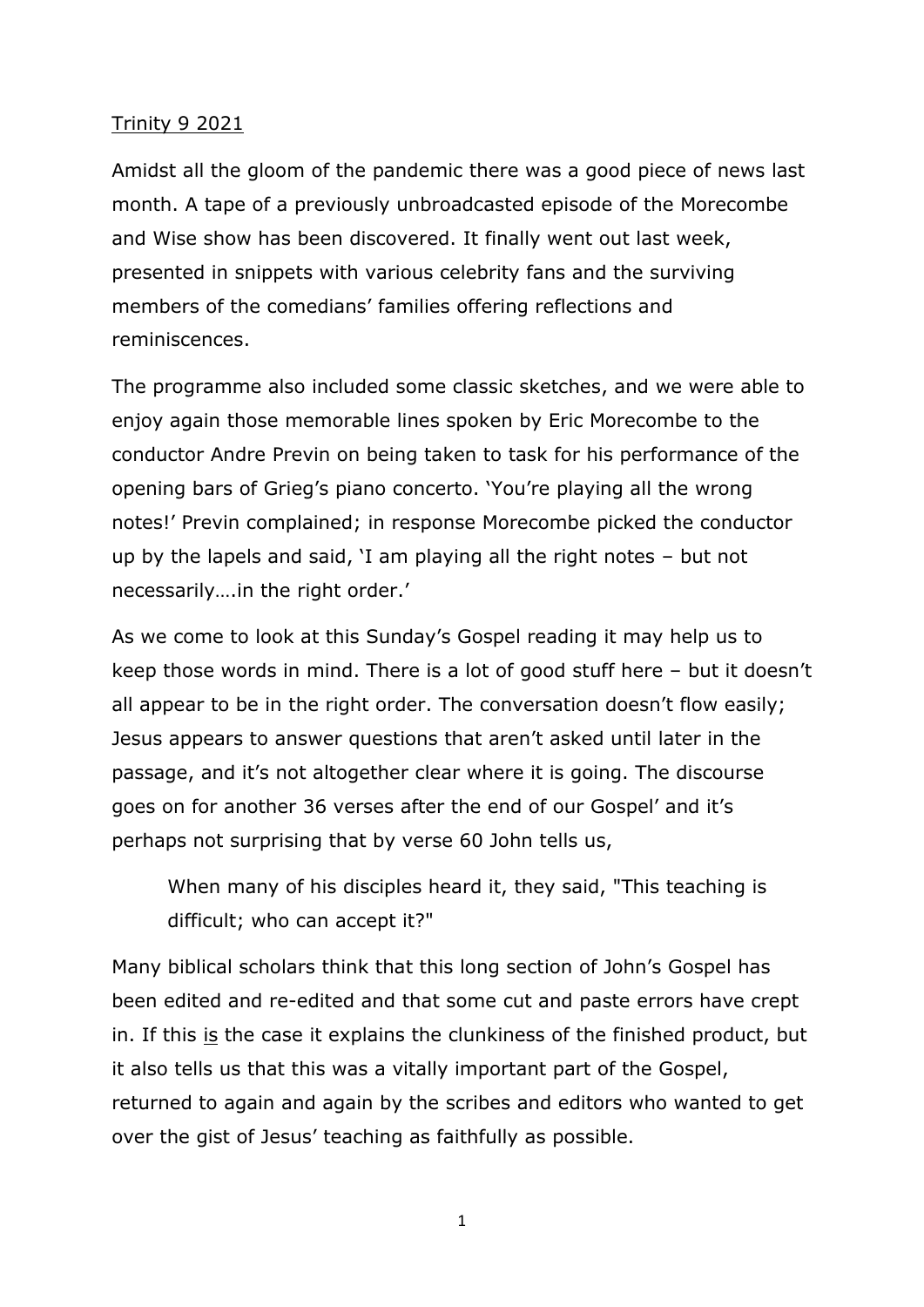This morning I'm going to spare us the task of trying to -as it were -rearrange the notes into the right order and instead concentrate on two of the high points. But first, some context.

Earlier in this very long chapter Jesus had fed a large multitude from two fishes and five loaves given to him by a young boy. This has all happened near the city of Tiberias on the western side of Lake Galilee. The people are so astonished at this miracle that they try to make him their king, but Jesus will have none of that and he goes off to hide in a nearby mountain. Meanwhile his disciples decide to go home. They get into their boat and they row north-east to the lake-side town of Capernaum, where Peter had a house, which was probably the base camp for Jesus' Galilean ministry. While they are still on the lake Jesus comes to them, walking on the water, and they travel on together. Die-hards from the crowds are still waiting for Jesus to come down the mountain; they know he can't have gone to Capernaum because the only boat he could have taken is still there. Our Gospel reading begins at the point these folk decide to follow the disciples to Capernaum, hitching a ride on some passing boats. They are gob-smacked to find Jesus already there; and the ask him when he arrived.

The first high point I want us to examine more closely is Jesus' answer – or non-answer to their question in v.26:

"Very truly, I tell you, you are looking for me, not because you saw signs, but because you ate your fill of the loaves.

They have asked him a question about his paranormal activity; they want to know how he does his tricks, because surely a person who can do miraculous signs and wonders must have enormous power, and maybe they might get a piece of it. But Jesus sidesteps the issue of signs and wonders and he turns their question around, making a deeply insightful

2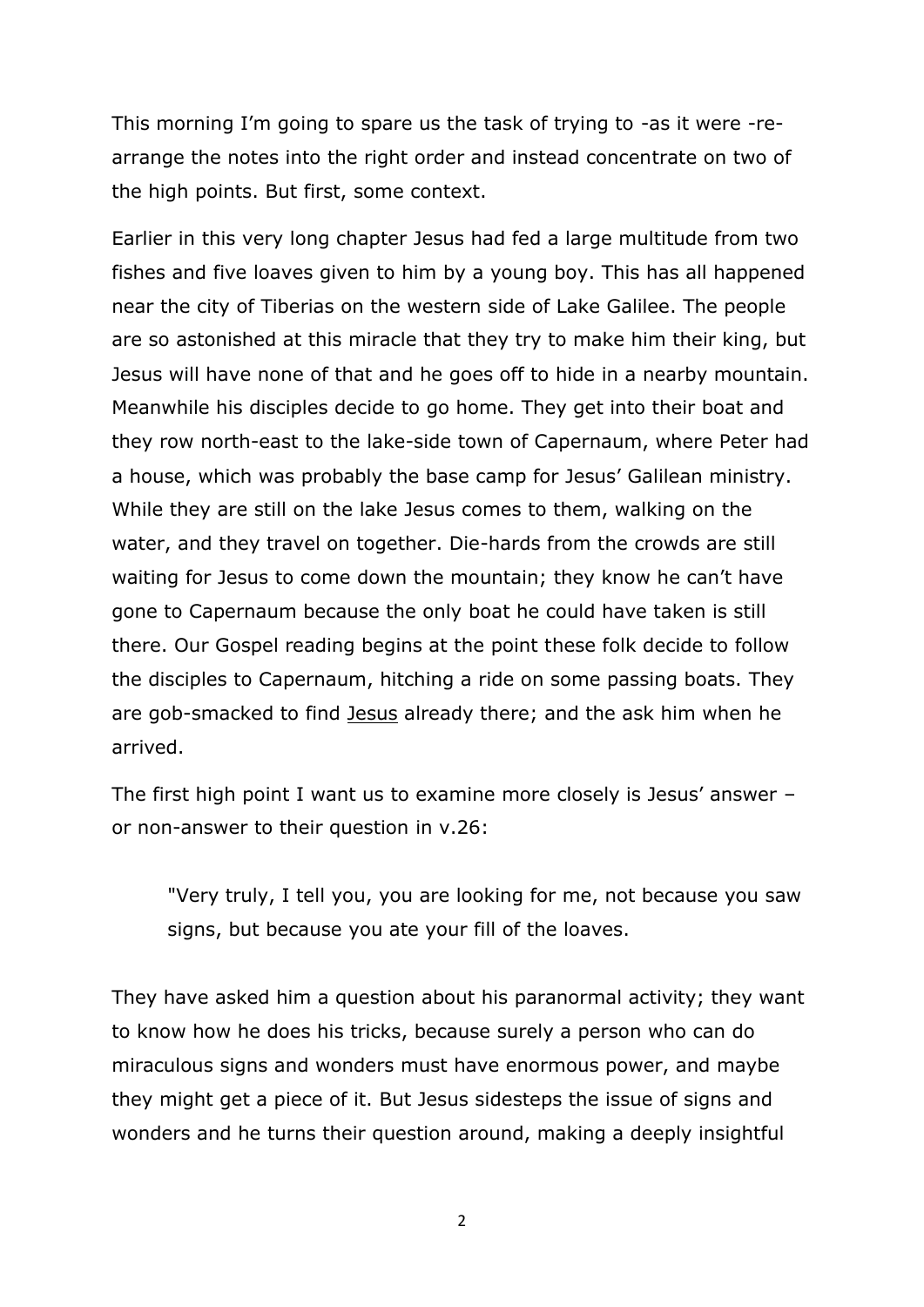observation about their true motives for seeking him out. It is not a desire for power, as they think, but something deeper; it is hunger for life

John's Gospel constantly talks about life. In John Chapter 1, read every Christmas, we hear that

In him was life; and the life was the light of men.

In Chapter 10 Jesus says,

I have come so that they may have life and have it to the full.

It wasn't Jesus' conjouring up something out of almost nothing that drew them to him, it was the fact that this meal satisfied them in a way no other could. Here they had experienced a taste of life in all its fullness.

These people don't yet fully understand what it is they are seeking; they are simply responding to their own hunger – exactly as the prodigal son did when he turned homewards at the thought of his father's good bread. But Jesus is now inviting them to go deeper, to go beyond signs and wonders, to go beyond the physical satisfaction of a full belly, and to live.

Two chapters earlier he has done exactly the same thing with the Samaritan woman at the well. She is thirsty for something but until she meets Jesus and he talks to her about her past life and her inner motives she doesn't realise that she is thirsty for life in all its fullness – that is Eternal life. You may recall Jesus says to her:

"Everyone who drinks of this water will be thirsty again, but those who drink of the water that I will give them will never be thirsty. The water that I will give will become in them a spring of water gushing up to eternal life."

3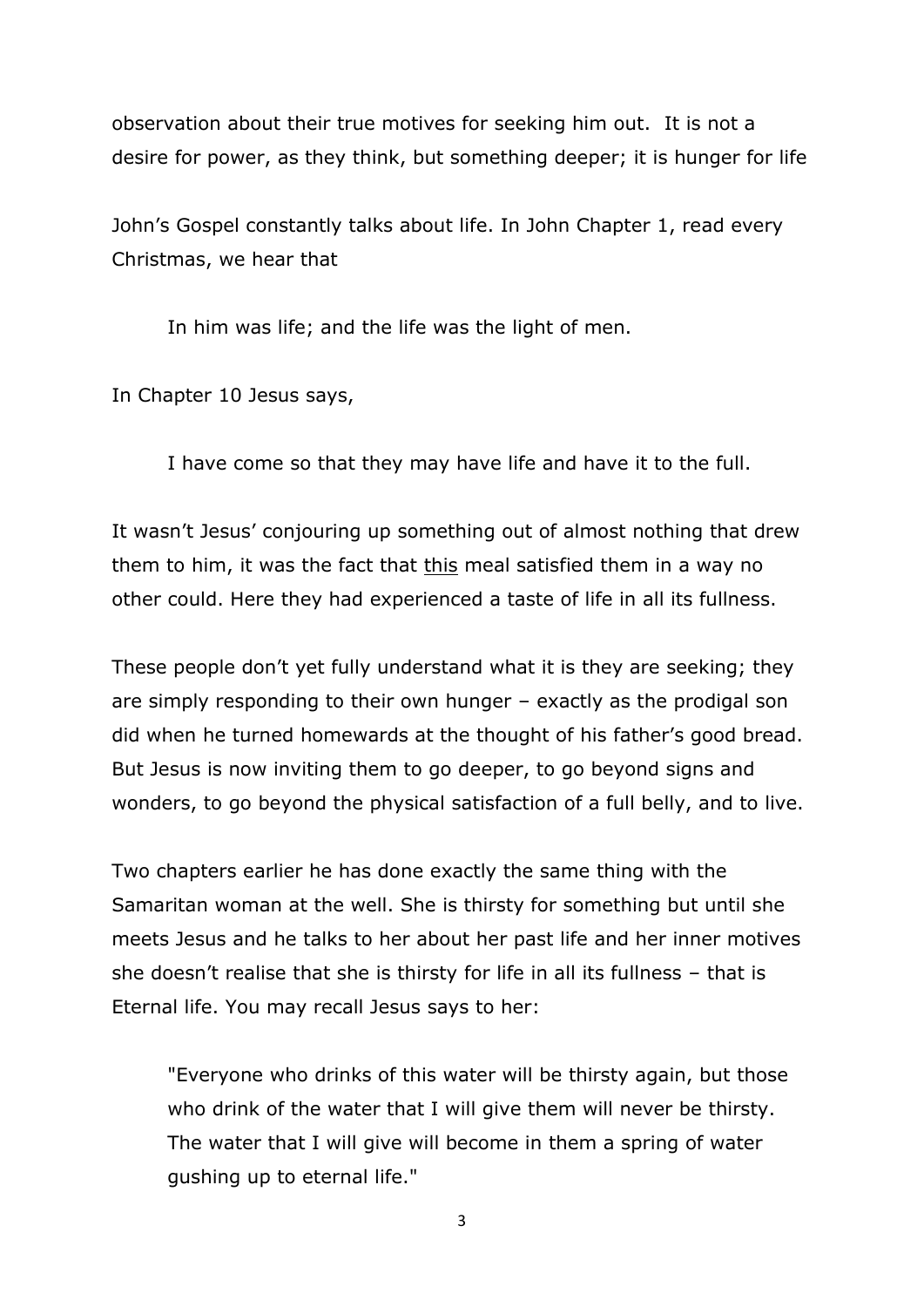But what is this life? What does it look like? I would say that it is hard to describe and in the other Gospels Jesus repeatedly resorts to parables to communicate its nature. But I'll have a go. I think it's a life with a purpose that goes beyond health, wealth, and happiness; it's a life with inexhaustible depth and meaning; it's a life where everything is interconnected, where you are tuned into the rhythms of nature and even the most mundane tasks can bring joy; where all that you and craft and create is a form of praise; where suffering can be seen, faced, and even transcended because a greater perspective is brought to bear; where you feels worth something, dignified, and cherished. Above all a life through which love is gratefully received and lavishly given, a love that is stronger than death.

A few years ago I met a wonderful woman called Denise Inge. I was just a little jealous of her; she had written more learned and cultured books than I ever could; she lived in a Cathedral close; she was slender, blonde, elegant and somewhat younger than I. Most annoyingly of all she was humble, funny, and nice. Shortly afterwards she was diagnosed with an aggressive form of cancer and she died in 2014 aged just 51. This is one of the last things she wrote:

"Contemplating mortality is not about being prepared to die, it is about being prepared to live. And that is what I am doing now, more freely and more fully than I have since childhood. The cancer has not made life more precious – that would make it seem like something fragile to lock away in the cupboard. No, it has made it more delicious."

More delicious.